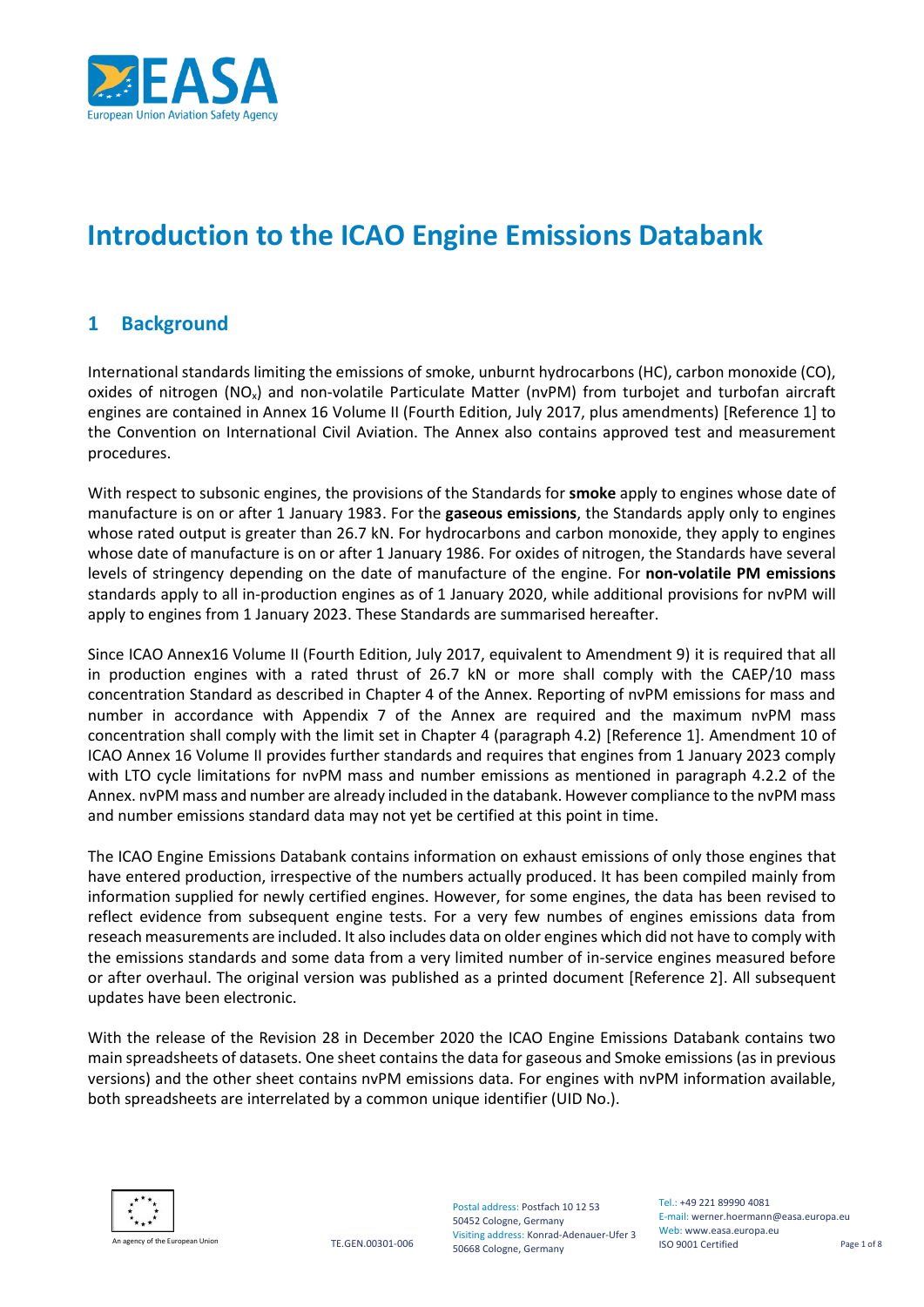

# **2 Revision of data**

The electronic version of the databank is updated at periodic intervals, pending the availability of new or revised data. Engine manufacturers are advised to use the latest data templates to submit the data, which are available from the EASA Website.

New data are included for:

- a) engines certificated since the last issue of the data bank;
- b) engines that had to comply with a new standard;
- c) engines already certificated for which data were not previously available; or
- d) engines already certificated and listed in the Databank for which:
	- i) emissions data have been recalculated as a result of a better definition of engine performance characteristics with continuing production of an engine type;
	- ii) component design changes have been introduced which affect the emissions levels,e.g. new combustor design; or
	- iii) improvements in emissions measurement techniques have resulted in changes to the emissions data.

Data will not be removed from the databank. Where data is superseded the row is marked to indicate that this data should not be used, and the newer data to be used instead is specified. Data is also marked where an engine is no longer in service, and where an engine is no longer in production. The Record of Changes documents the history of revisions, and the date of latest review.

## **3 Use of the Databank**

The user of the Databank should note the limitations in the emissions data; i.e.:

- a) The Dp/Foo values are based on an idealized Landing/Take-Off (LTO) cycle in International Standard Atmosphere (ISA) conditions. In assessing, for example, total aircraft emissions at a specific airport, consideration must be given to the appropriateness of the prescribed thrusts, the times in mode and the reference conditions.
- b) The LTO cycle only assesses the emissions below 915 m (3000 ft) and therefore may not be a good guide for comparing the emissions of different engines in other flight modes, e.g. cruise.
- c) The reported fuel flows are presented for each phase of the LTO cycle. The data is based on sea level static information at fixed power settings with no customer engine bleeds or power off-takes. These fuel flows cannot be related to fuel efficiency at different power settings, higher forward speeds, and at altitudes above sea level. As a consequence the reported fuel flows and other information in the ICAO emissions databank should not be used for comparing the fuel efficiency of different engines.
- d) The fuel flows between the gaseous and nvPM data sets may differ slightly depending on whether the data has been measured and evaluated at the same time. Any assessments of nvPM emissions should use the data contained in the nvPM data sheet and vice versa for gaseous and smoke.



Postal address: Postfach 10 12 53 50452 Cologne, Germany Visiting address: Konrad-Adenauer-Ufer 3 50668 Cologne, Germany

Tel.: +49 221 89990 4081 E-mail: werner.hoermann@easa.europa.eu Web: www.easa.europa.eu ISO 9001 Certified Page 2 of 8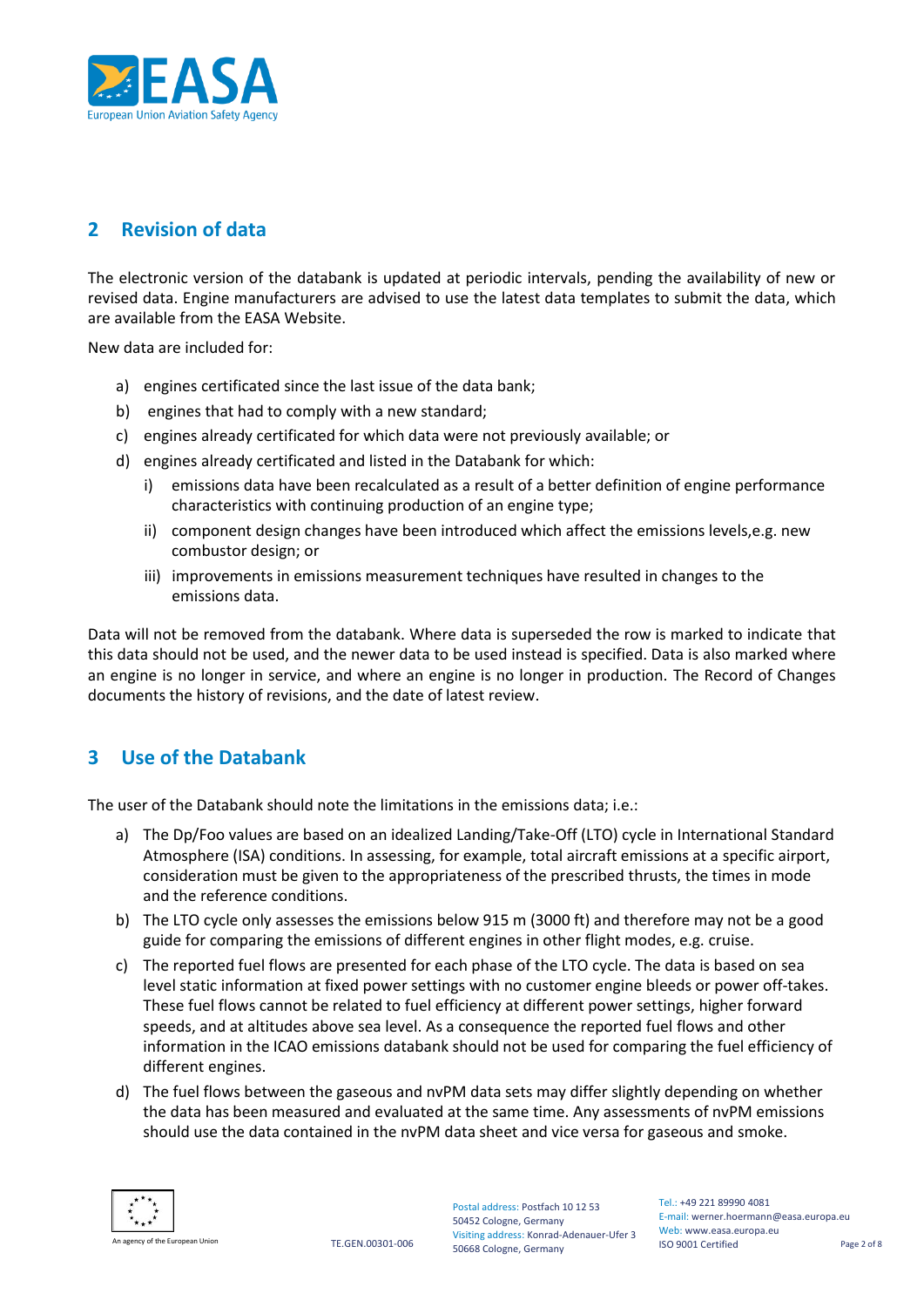

## **4 Definitions**

*By-pass ratio:* The ratio of the air mass flow through the by-pass ducts of a gas turbine engine to the air mass flow through the engine core, calculated at maximum thrust when the engine is stationary in an international standard atmosphere at sea level.

*Characteristic level:* The characteristic level of a gaseous pollutant or smoke is the mean  $D_p/F_{oo}$  or SN value of a species, for all the engines tested, measured and corrected to the reference standard engine and reference atmospheric conditions, divided by a coefficient corresponding to the number of engines tested. The procedure and coefficients are given in Annex 16, Volume II. This is in recognition that at the certification stage there are usually not many engines to production standard available for testing, so the manufacturer is allowed to select any number of engines, including a single engine if so desired, for testing. Statistically derived coefficients, corresponding to the number of engines tested, are then applied to ensure a high confidence that the mean of the anticipated total engine production will not exceed the regulatory level. The procedure and coefficients are given in Annex 16 Volume II, Appendix 6.

*Data Status:* This has been grouped into three categories:

- 1. Pre-regulation: Data obtained on engines generally prior to the promulgation of the Standards of Annex 16, Volume II, and for which the manufacturer was not required to apply for emissions certification.
- 2. Certification: Data which have been submitted for certification approval after the applicability dates or which have been obtained at an earlier date, generally after the promulgation of the Standards of Annex 16. Volume II, with the intention of gaining approval.
- 3. Revised: Existing data which have been modified, as noted in paragraph d) under REVISION OF DATA above, and may not require the engine to be re-certificated.

*Dp/Foo:* The mass, in grams (Dp), of any pollutant emitted during the reference landing and take-off (LTO) cycle, divided by the rated output (Foo) of the engine.

*Emissions index (EI):* The mass of pollutant (CO, HC, NO<sub>x</sub>, nvPM mass or nvPM number), in grams, divided by the mass of fuel used in kilograms.

*Fuel:* The fuel used is aviation kerosene as specified in Annex 16, Volume II, Appendix 4.

*Hydrocarbons (HC):* The total of hydrocarbon compounds of all classes and molecular weights contained in a gas sample, calculated as if they were in the form of methane.

*International Standard Atmosphere (ISA):* The atmosphere defined in the Manual of the ICAO Standard Atmosphere (Doc 7488). These are the atmospheric conditions to which all engine performance data should be corrected.

*LTO cycle:* The reference emissions LTO cycle defines the thrust settings to be used when making emissions and smoke measurements and the time to be used for each mode in the subsequent calculations of Dp. These thrust settings and times are listed in Annex 16, Volume II, Part III, Chapter 2 (engines for subsonic propulsion).

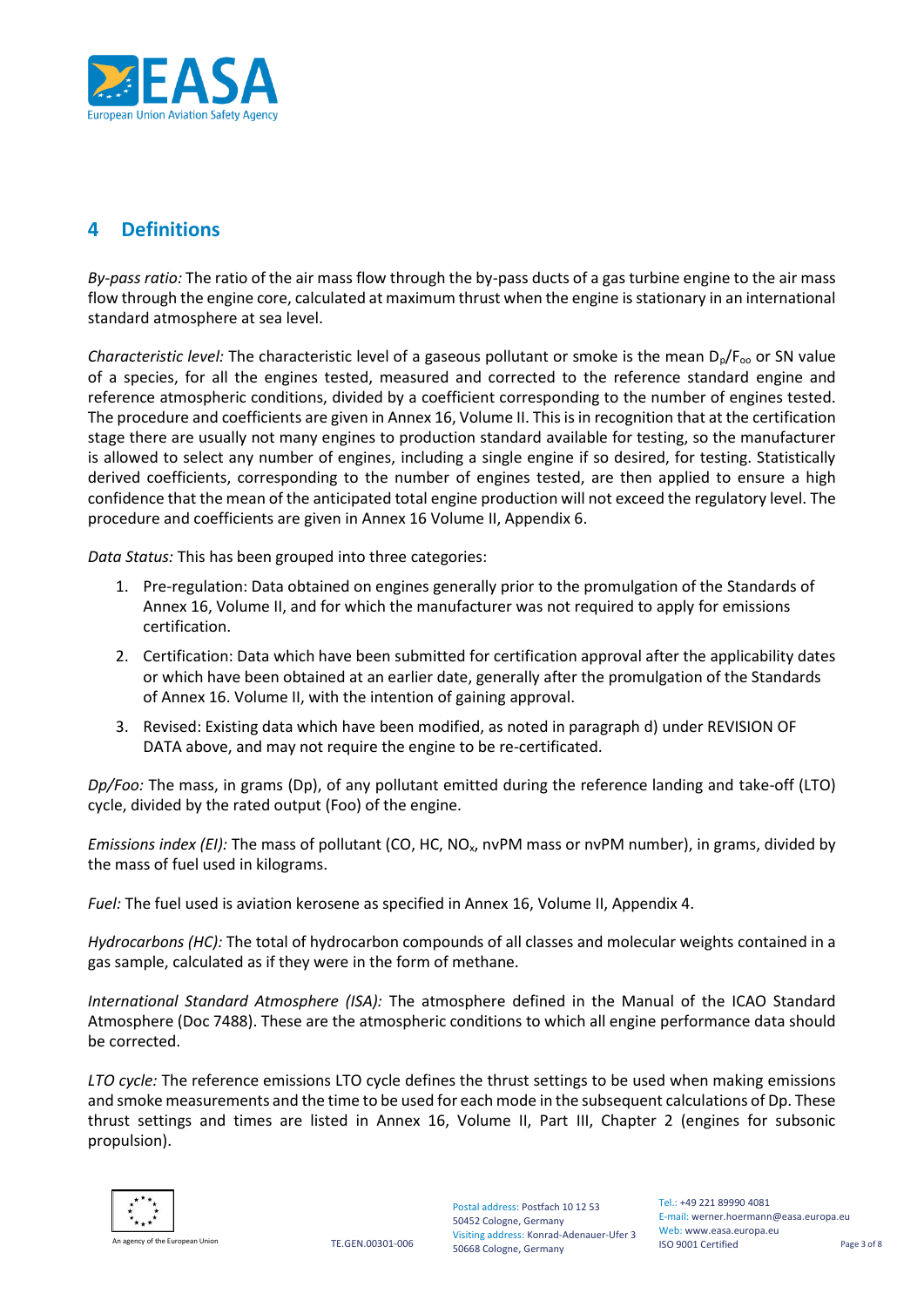

*Non-volatile particulate matter (nvPM):* Emitted particles that exist at a gas turbine engine exhaust nozzle exit plane that do not volatilize when heated to a temperature of 350 °C.

*Oxides of nitrogen (NOx):* The sum of the amounts of the nitric oxide and nitrogen dioxide contained in a gas sample calculated as if the nitric oxide were in the form of nitrogen dioxide.

*Particle mass concentration (nvPM Mass Concentration):* The mass of particles per unit of volume sample (expessed in microgram per cubic meter).

*Pressure ratio (πoo):* The ratio of the mean total pressure at the last compressor discharge plane of the compressor to the mean total pressure at the compressor entry plane when the engine is developing takeoff thrust rating in ISA sea level static conditions.

*Rated output (Foo):* The maximum thrust available for take-off under normal operating conditions at ISA sea level static conditions without the use of water injection as approved by the certificating authority. Thrust is expressed in kilonewtons.

*Reference Atmospheric Conditions:* The atmospheric conditions to which all emissions results should be corrected. The reference atmospheric conditions are ISA at sea level except that the reference absolute humidity shall be 0.00634 kg water/kg dry air.

*Regulatory Level*: The level below which the characteristic Dp/Foo or Smoke Number value for a pollutant species must fall in order to obtain certification approval. The regulatory levels reproduced from Annex 16, Volume II, Part III, Chapters 2 (subsonic engines) are given below in Section 7.

*Smoke Number (SN):* The dimensionless term quantifying smoke emissions. Smoke Number is calculated from the reflectance of a filter paper measured before and after the passage of a known volume of a smokebearing sample.

*Superseded data:* If a manufacturer has supplied new data replacing previous data from the emissions databank, the previous dataset is marked as superseded by the new dataset. This would apply for example to data corrections, results of additional engine testing etc. The revised data superseding a previous dataset would typically apply to the same engine (in terms of hardware)<sup>1</sup>. The superseded data should no longer be used for any assessment.

 $1$  Note that new build standards of an engine type replacing a previous production standard (different hardware) would be listed as separate entries in the emissions databank, and the older dataset would not be marked as superseded.



An agency of the European Union TE.GEN.00301-006

Tel.: +49 221 89990 4081 E-mail: werner.hoermann@easa.europa.eu Web: www.easa.europa.eu ISO 9001 Certified Page 4 of 8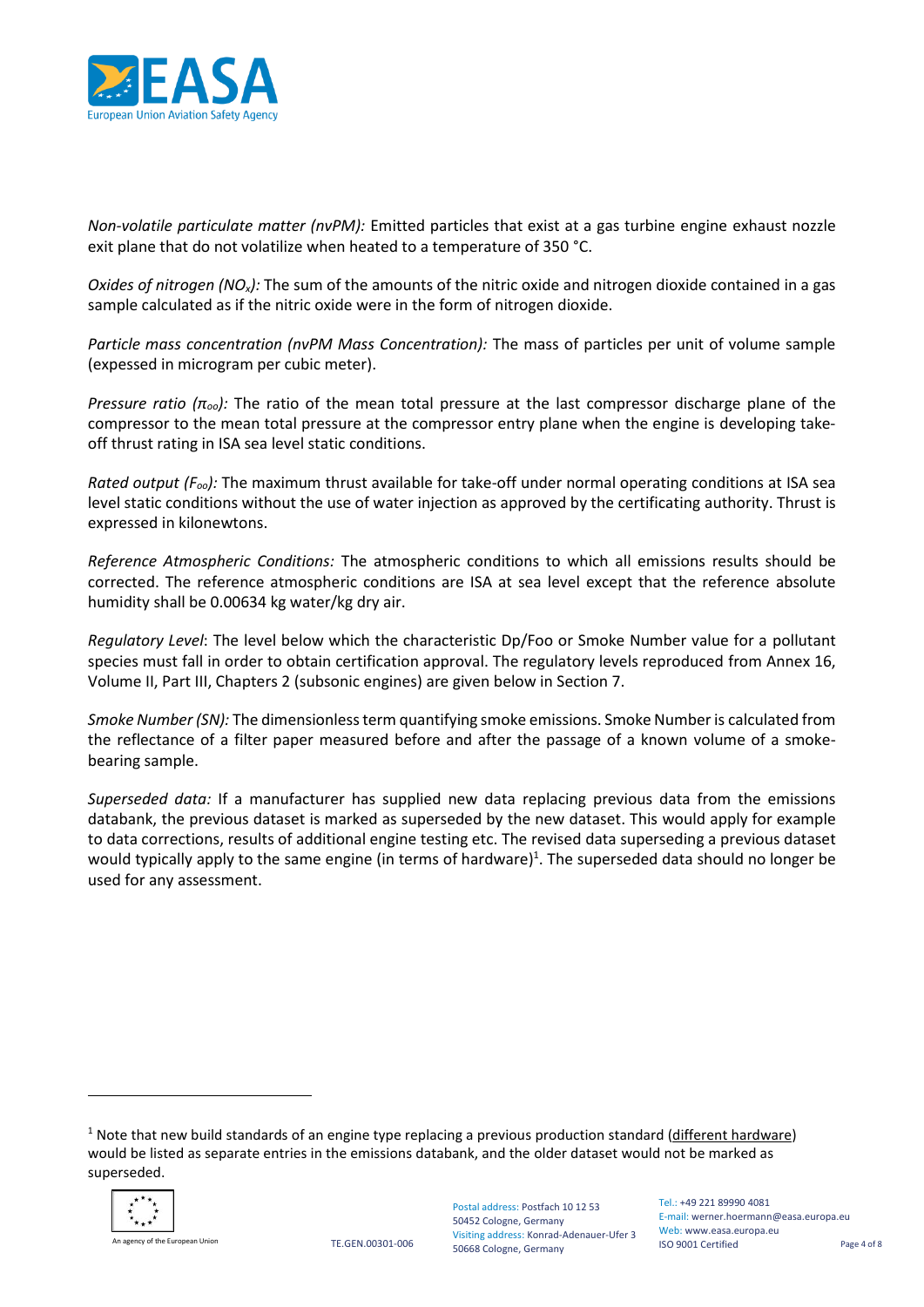

## **5 Regulatory Standards**

The applicability requirements and regulatory levels are those found in Annex 16, Volume II, Part III, Chapter 2 (for smoke and gaseous emissions of subsonic engines) and Chapter 4 (for nvPM emissions), and are described in this document for reference purposes only.

## **5.1 Smoke**

Applicability: The regulatory levels for smoke are applicable to engines whose date of manufacture is on or after 1 January 1983.

Regulatory smoke number: The characteristic level of the smoke number at any thrust setting, measured in accordance with Annex 16, Volume II, must not exceed 83.6 (F<sub>oo</sub>)<sup>-0.274</sup> or a value of 50, whichever is lower.

#### **5.2 Gaseous emissions**

Applicability: The regulatory levels for gaseous emissions apply to engines whose rated output is greater than 26.7kN and whose date of manufacture is on or after 1 January 1986 and as further specified for oxides of nitrogen.

Regulatory levels: The characteristic levels of the gaseous emissions measured over the LTO cycle in accordance with Annex 16, Volume II, must not exceed the following regulatory levels [g/kN]:

- Hydrocarbons (HC):  $D_p/F_{op} = 19.6$
- Carbon monoxide (CO):  $D_p/F_{op} = 118$
- Oxides of nitrogen (NOx):
- a) for engines of a type or model of which the date of manufacture of the first individual production model was before 1 January 1996 and for which the date of manufacture of the individual engine was before 1 January 2000:  $D_0/F_{00} = 40 + 2π_{00}$  *(original NO<sub>x</sub> standard)*
- b) for engines of a type or model of which the date of manufacture of the first individual production model was on or after 1 January 1996 or for which the date of manufacture of the individual engine was on or after 1 January 2000:  $D_0/F_{00} = 32 + 1.6\pi_{00}$  *(CAEP/2 NO<sub>x</sub> standard)*
- c) for engines of a type or model of which the date of manufacture of the first individual production model was on or after 1 January 2004: *(CAEP/4 NO<sup>x</sup> standard)*
	- 1. for engines with a pressure ratio of 30 or less:
		- i. for engines with a maximum rated thrust of more than 89.0 kN:

 $D_p/F_{oo} = 19 + 1.6π_{oo}$ 

ii. for engines with a maximum rated thrust of more than 26.7 kN but not



agency of the European Union TE.GEN.00301-006

Postal address: Postfach 10 12 53 50452 Cologne, Germany Visiting address: Konrad-Adenauer-Ufer 3 50668 Cologne, Germany

Tel.: +49 221 89990 4081 E-mail: werner.hoermann@easa.europa.eu Web: www.easa.europa.eu ISO 9001 Certified Page 5 of 8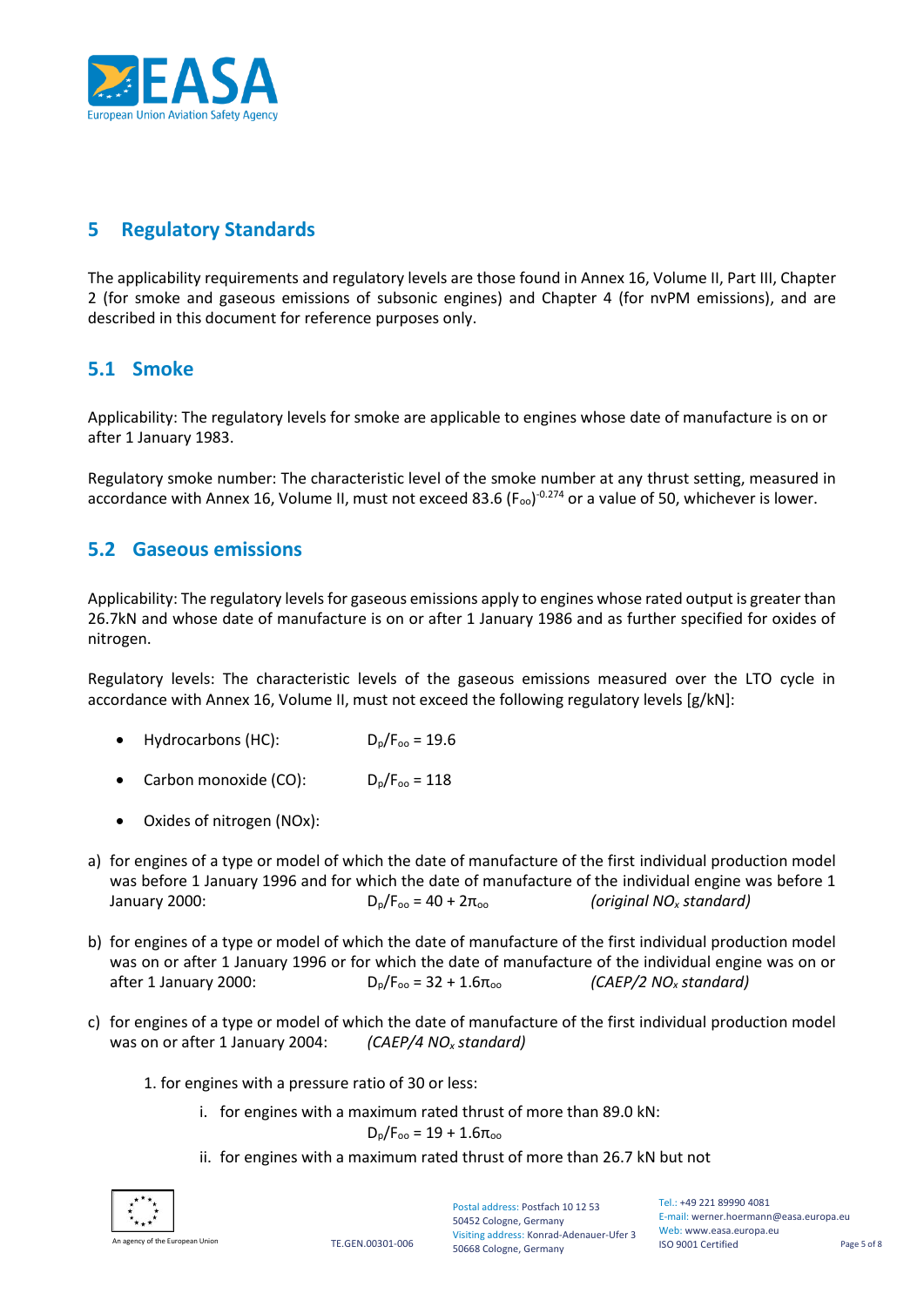

more than 89.0 kN:

$$
D_p/F_{oo} = 37.572 + 1.6\pi_{oo} - 0.2087F_{oo}
$$

2. for engines with a pressure ratio of more than 30 but less than 62.5:

- i. for engines with a maximum rated thrust of more than 89.0 kN:  $D_p/F_{oo} = 7 + 2.0π_{oo}$
- ii. for engines with a maximum rated thrust of more than 26.7 kN but not more than 89.0 kN:

 $D_p/F_{oo}$  = 42.71 + 1.4286 $\pi_{oo}$  - 0.4013 $F_{oo}$  + 0.00642 $\pi_{oo}$  x  $F_{oo}$ 

3. for engines with a pressure ratio of 62.5 or more:

 $D_p/F_{op} = 32 + 1.6\pi_{op}$ 

- d) for engines of a type or model of which the date of manufacture of the first individual production model was on or after 1 January 2008 or for which the date of manufacture of the individual engine was on or after 1 January 2013: *(CAEP/6 NO<sup>x</sup> standard)*
	- 1. for engines with a pressure ratio of 30 or less:
		- i. for engines with a maximum rated thrust of more than 89.0 kN:

 $D_p/F_{oo} = 16.72 + 1.4080$ π<sub>oo</sub>

ii. for engines with a maximum rated thrust of more than 26.7 kN but not more than 89.0 kN:

 $D_p/F_{oo}$  = 38.5486 + 1.6823π<sub>oo</sub> - 0.2453F<sub>oo</sub> - 0.00308 π<sub>oo</sub> x F<sub>oo</sub>

- 2. for engines with a pressure ratio of more than 30 but less than 82.6:
	- i. for engines with a maximum rated thrust of more than 89.0 kN:

$$
D_p/F_{oo} = -1.04 + 2.0\pi_{oo}
$$

ii. for engines with a maximum rated thrust of more than 26.7 kN but not more than 89.0 kN $\cdot$ 

$$
D_p/F_{oo} = 46.1600 + 1.4286\pi_{oo} - 0.5303F_{oo} + 0.00642\pi_{oo} \times F_{oo}
$$

3. for engines with a pressure ratio of 82.6 or more:

$$
D_p/F_{oo} = 32 + 1.6\pi_{oo}
$$

e) for engines of a type or model of which the date of manufacture of the first individual production model was after 1st January 2014 and for which an application for a Type Certificate was submitted before 1 January 2023: *(CAEP/8 NO<sup>x</sup> standard)*

1. for engines with a pressure ratio of 30 or less:

i. for engines with a maximum rated thrust of more than 89.0 kN:

 $D_p/F_{oo} = 7.88 + 1.4080\pi_{oo}$ 

ii. for engines with a maximum rated thrust of more than 26.7 kN but not more than 89.0 kN:

 $D_p/F_{oo}$  = 40.052 + 1.5681 $\pi_{oo}$  - 0.3615 $F_{oo}$  - 0.0018  $\pi_{oo}$  x  $F_{oo}$ 

- 2. for engines with a pressure ratio of more than 30 but less than 104.7:
	- i. for engines with a maximum rated thrust of more than 89.0 kN:



agency of the European Union TE.GEN.00301-006

Postal address: Postfach 10 12 53 50452 Cologne, Germany Visiting address: Konrad-Adenauer-Ufer 3 50668 Cologne, Germany

Tel.: +49 221 89990 4081 E-mail: werner.hoermann@easa.europa.eu Web: www.easa.europa.eu ISO 9001 Certified Page 6 of 8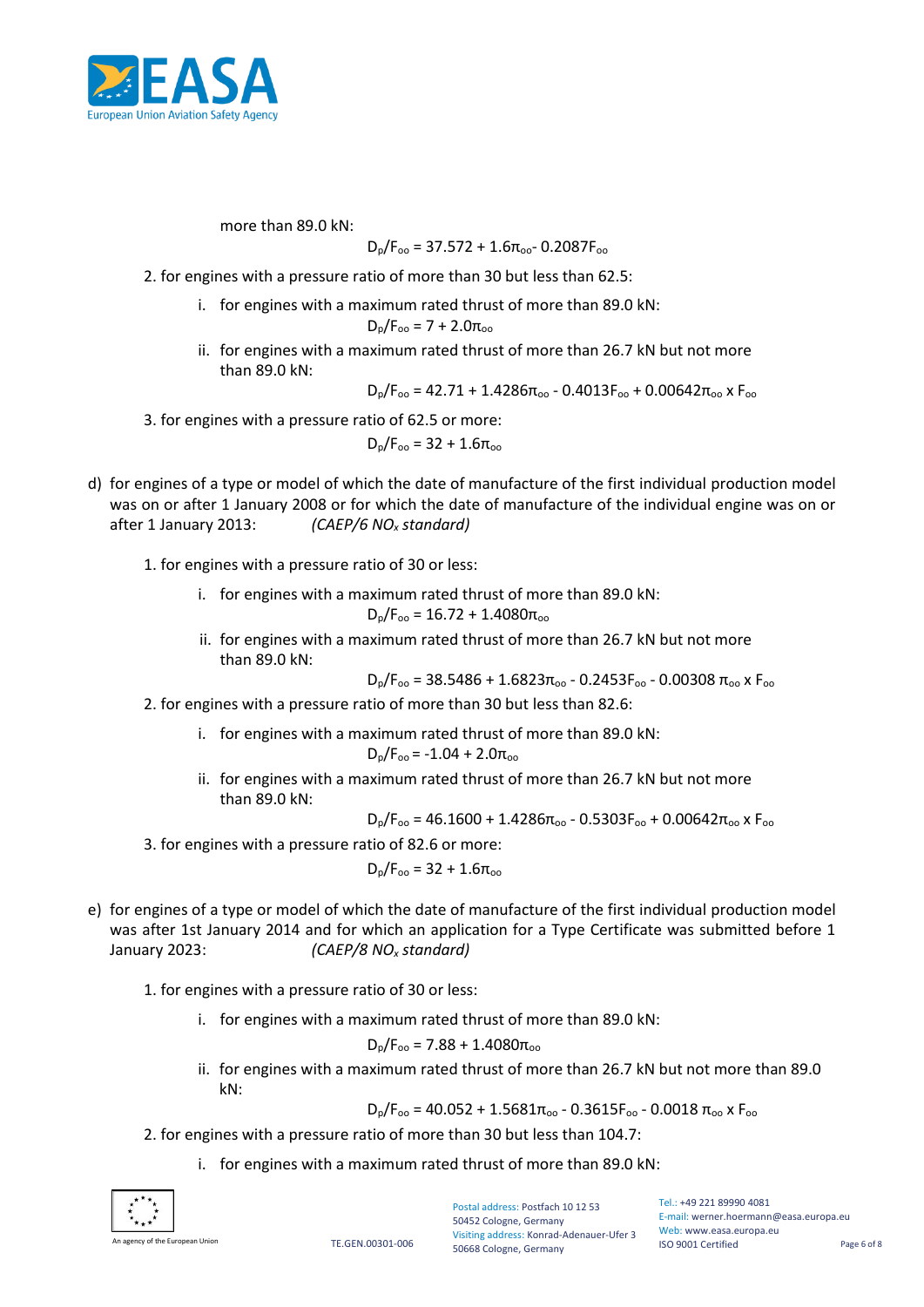

 $D_p/F_{oo} = -9.88 + 2.0\pi_{oo}$ 

ii. for engines with a maximum rated thrust of more than 26.7 kN but not more than 89.0 kN:

 $D_p/F_{oo}$  = 41.9435 + 1.505π<sub>oo</sub> - 0.5823F<sub>oo</sub> + 0.005562π<sub>oo</sub> x F<sub>oo</sub>

3. for engines with a pressure ratio of 104.7 or more:

 $D_p/F_{oo}$  = 32 + 1.6π<sub>oo</sub>

As of 1 January 2023 the reference date for applicability of the  $NO<sub>x</sub>$  requirement will change from "date of manufacture of the individual engine" to "date of application for a Type Certificate for a type or model" (Reference 8), whereas the limits for  $D_p/F_{00}$  remain those shown in section e) above.

## **5.3 nvPM emissions**

#### 5.3.1 nvPM Mass Concentration (CAEP/10 nvPM standard)

Applicability: The regulatory levels for nvPM mass concentration apply to turbofan and turbojet engines whose rated output is greater than 26.7kN and whose date of manufacture is on or after 1 January 2020.

Regulatory levels: The characteristic level of the maximum nvPM mass concentration shall not exceed the  $\mu$  limit:  $10 \exp(3+2.9 \text{ F}_{\text{oo}}^{-0.274})$ 

In addition, reporting requirements are in place for the fuel flows at each LTO thrust setting, nvPM EImass and nvPM EInumber at each LTO thrust setting and for the maximum EImass and maximum EInumber.

## 5.3.2 nvPM LTO mass and number (CAEP/11 nvPM standard)

#### **nvPM mass:**

For all inproduction engines (turbofan and turbojet,  $F_{\rm oo}$  > 26.7 kN) manufactured after 1 January 2023:

| Regulatory limit: | $LTO$ <sub>mass</sub> / $F_{oo}$ = 347.5 for engines with a rated thrust of more than 200 kN;                                     |
|-------------------|-----------------------------------------------------------------------------------------------------------------------------------|
|                   | $LTO$ <sub>mass</sub> / $F_{oo}$ = 4646.9 – 21.497 $F_{oo}$ for engines with a rated thrust of 26.7kN <f<sub>oo&lt;200 kN</f<sub> |

For engines for which an application for a Type Certificate was submitted after 1 January 2023:

| Regulatory limit: | $LTO$ <sub>mass</sub> /F <sub>oo</sub> = 214.0 for engines with a rated thrust of more than 150 kN;                |
|-------------------|--------------------------------------------------------------------------------------------------------------------|
|                   | $LTO_{mass}/F_{oo} = 1251.1 - 6.914F_{oo}$ for engines with a rated thrust of 26.7kN <f<sub>00&lt; 150 kN.</f<sub> |

#### **nvPM number:**

For all inproduction engines (turbofan and turbojet, Foo > 26.7 kN) manufactured after 1 January 2023:

Regulatory limit:  $LTO_{num}/F_{oo} = 4.170 \times 10^{15}$  for engines with a rated thrust of more than 200 kN;  $LTO<sub>num</sub>/F<sub>oo</sub> = 2.669 \times 10^{16} - 1.126 \times 10^{14} F<sub>oo</sub>$  for engines with a rated thrust of 26.7kN<F< 200 kN.



Tel.: +49 221 89990 4081 E-mail: werner.hoermann@easa.europa.eu Web: www.easa.europa.eu ISO 9001 Certified Page 7 of 8